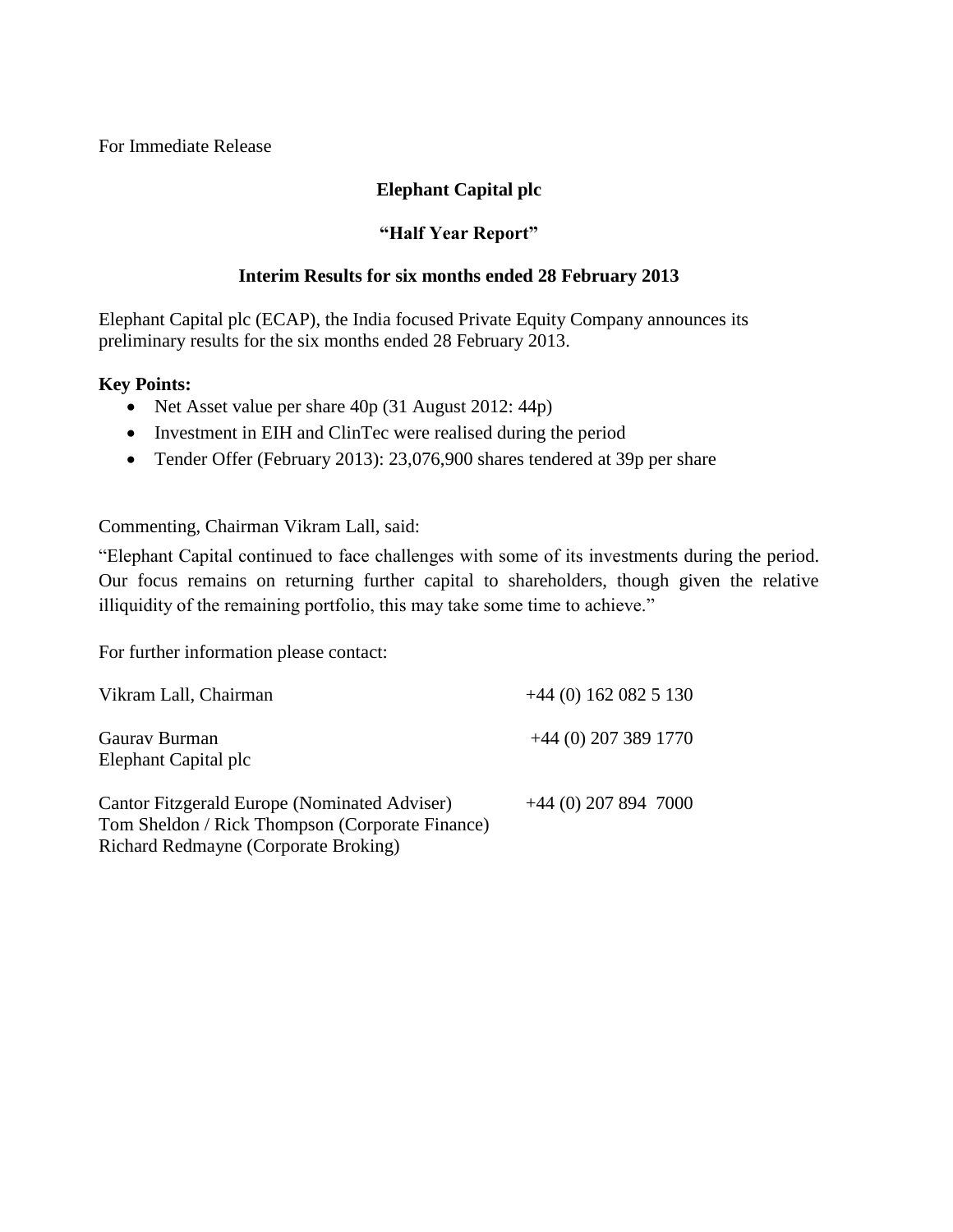# **Chairman's Statement**

### **Results**

As at 28 February 2013, NAV was GBP 19 million or 40p per share; compared to GBP 21 million or 44p per share as at 31 August 2012.

### **Unlisted Investment Portfolio**

Air Works India (Engineering) Private Limited ("Air Works") has been performing satisfactorily. The company raised further capital to finance its future growth and make an acquisition.

Efforts continue to realise Elephant Capital's investment in Global Cricket Ventures Ltd., Mauritius ("GCV"). The investment in GCV has been valued at GBP 0.93 million based on the estimated net asset value of GCV as attributable to Elephant Capital's shareholding as at 28 February 2013.

Amar Chitra Katha Private Limited ("ACK") has underperformed against budget and its valuation based on third party opinion has been reduced to GBP 2.13 million at 28 February 2013 compared to GBP 3.66 million at 31 August 2012.

Full details of the Company's unlisted investments are included in the Investment Manager's report.

#### **Listed Investment Portfolio**

The Indian stock markets have been very volatile during the period finishing up circa 8% by the end of last financial year. Both of the listed investments Mahindra Forgings Limited ("Mahindra Forgings") and Nitco Limited ("Nitco") underperformed during the period.

We have continued our efforts to realise our listed portfolio but have been hampered by poor liquidity in the listed stocks held. During the period, we have sold Elephant Capital's remaining holding in EIH Limited ("EIH") for GBP 4.71 million.

Full details of the Company's listed investments are included in the Investment Manager's Review.

#### **Further Return of Capital**

In February 2013, the shareholders were invited to tender their shares for purchase by the Company at a tender price of GBP 39p per share. The maximum capital allocated for the tender offer was GBP 9 million. A total of 23,076,900 ordinary shares were successfully tendered for cancellation at a price of 39p per share. Following the cancellation of the above shares 24,662,511 ordinary shares remain in issue.

#### **Board Changes**

As previously announced, James Norman Hauslein stepped down as a Director of the Company at its AGM on 22 March 2013. The board has expressed its thanks to James for his wise counsel during a very difficult time in the Company's history.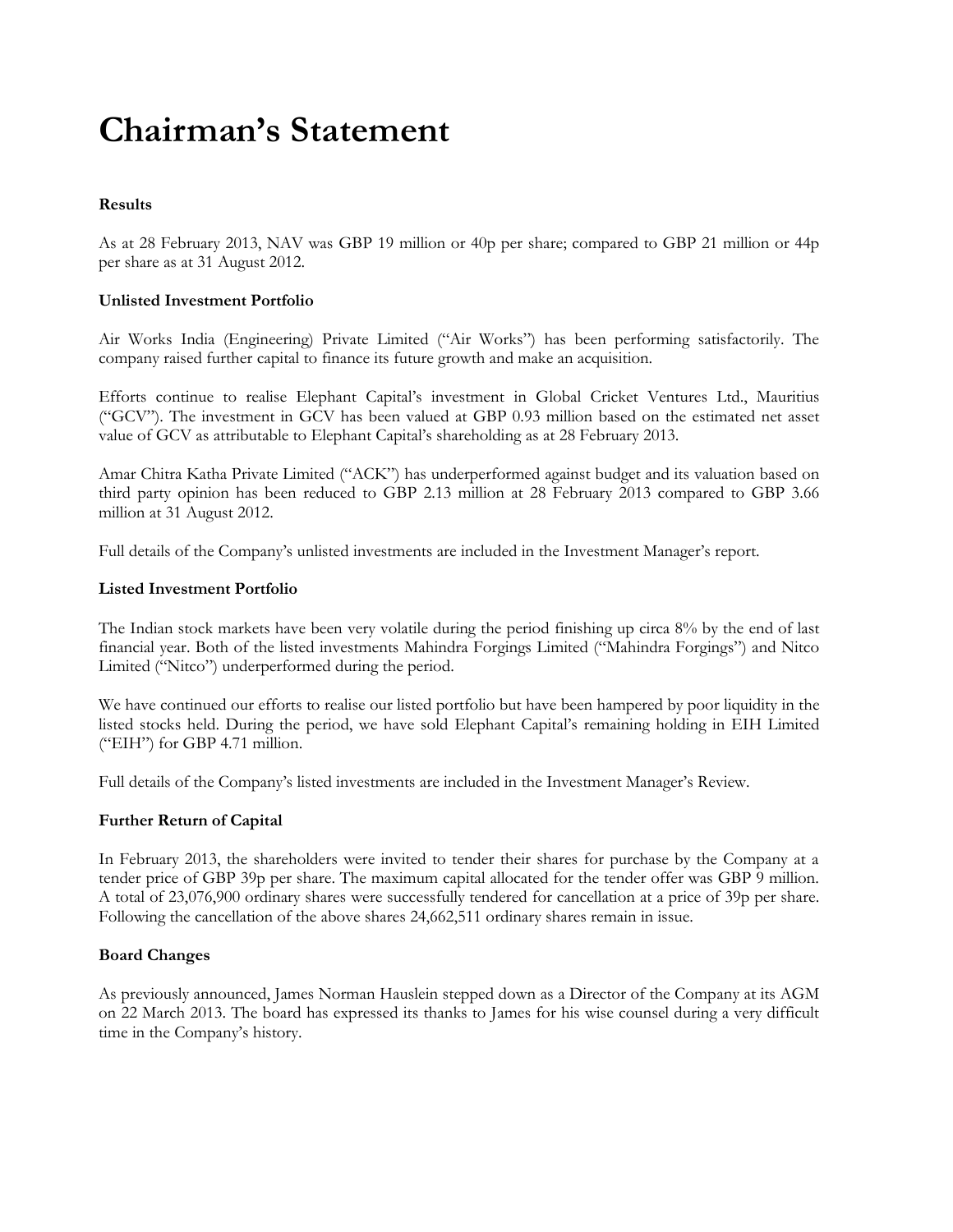#### **Strategy**

We will continue our efforts to realise cash from the disposal of our remaining investment portfolio, balancing the timing of disposal with realisation proceeds that we believe to be in the interests of shareholders. Given the illiquidity of our portfolio further capital returns to shareholders may take some time to achieve. We are continuing our efforts to reduce the Company's annual operating costs.

**Vikram Lall 29 May 2013**

# **Investment Manager's Review**

#### **Introduction**

Elephant Capital plc ("Elephant Capital" or the "Company") holds its investments through its Mauritian based special purpose vehicles (SPVs) Tusk Investments 1 Limited and Tusk Investments 2 Limited (individually the "SPV", collectively the "SPVs") into businesses that are established or operating primarily in India.

The SPVs are managed by Elephant Capital LLP (the "Investment Manager" or "Elephant"), a limited liability partnership which in turn is advised by Elephant India Advisors Private Limited (the "Advisor"), of which the senior executives in India are all members.

#### **Investment strategy**

The Company was established to execute a value based strategy in both public and private businesses. As the Company has previously announced Elephant Capital will no longer be making any new investments and has adopted a policy of managing and realising its current portfolio and actively looking to return cash to its shareholders.

The Company successfully executed a tender offer amounting to GBP 9 million since the reporting period end and will continue to explore the best options in which to distribute capital to its shareholders.

#### **Investment activity**

During the six month period to 28 February 2013, the Investment Manager made no new investments. The focus was on managing the existing portfolio and trying to create liquidity to return cash to the shareholders.

In September 2012, Elephant Capital sold its remaining holding in EIH Ltd. for an aggregate consideration of GBP 4.71 million. The sale resulted in a realised loss of GBP 2.16 million (being the excess of the original cost of GBP 6.87 million over the sale proceeds of GBP 4.71 million).

In December 2012, Elephant Capital divested its entire holding in ClinTec Luxembourg SA for GBP 3 million through a Share Transfer Agreement and a Share Buyback Agreement. The disinvestment resulted in a realised loss of GBP 5 million (being the excess of original cost of GBP 8 million over the settlement proceeds of GBP 3 million).

The Investment Manager continues to focus on helping GCV pursue it claims for the wrongful termination of its distribution agreement against both World Sports Group (WSG) and the Board of Control for Cricket in India (BCCI), while in parallel negotiating an exit for Elephant Capital from this investment.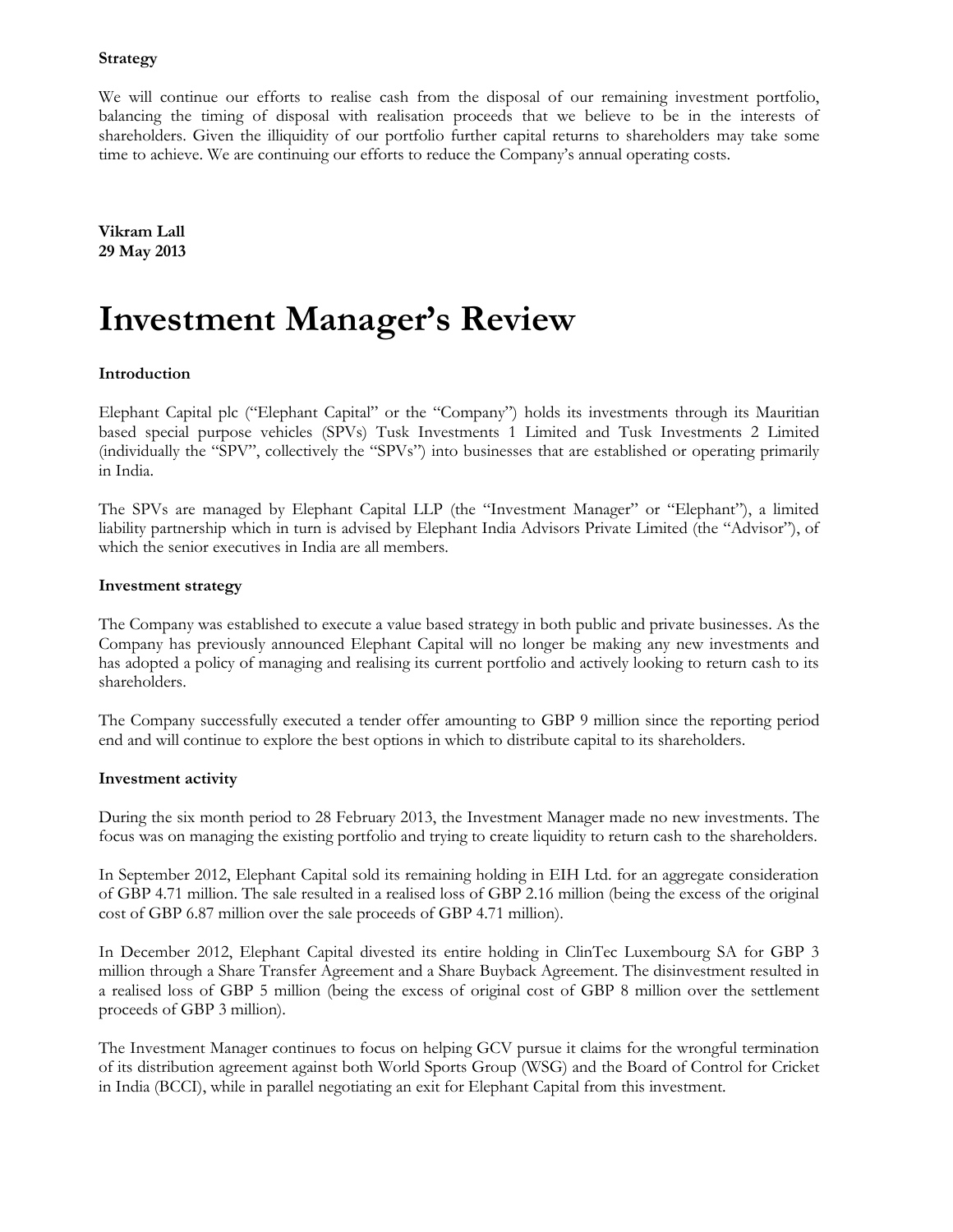Given this activity Elephant Capital now holds only five investments, two listed; Mahindra Forgings and Nitco, and three unlisted, Air Works, ACK and GCV. The Investment Manager is looking for ways to realise the remaining listed investments and GCV in the shortest time frame possible and will then focus on finding ways to realise Air Works and ACK over the medium term as these businesses mature. No further investments are envisaged, save for a potential participation in the anticipated Rights Issue which may be called by ACK.

Given the reduced portfolio the Investment Manager is in discussions with the Board to find a way in which the portfolio can be managed in a more cost effective manner.

#### **Portfolio Review**

#### **Air Works India (Engineering) Private Limited**

Air Works is a leading independent provider of aviation MRO (maintenance, repair and overhaul) services in India. The MRO market in India has experienced rapid growth in recent years, with increasing demand for new aircraft driven by demand from both the commercial and the business aviation sectors.

Founded in 1951, Air Works has successfully transformed itself from a family run business focused on providing maintenance services to business aircraft, into a professionally managed organisation providing a full suite of services to business as well as commercial aircraft in India, the UK, the Middle East and South East Asia. The company has a first mover advantage in the domestic market and has built up strong relationships with aircraft OEM's (original equipment manufacturers), including Gulfstream, Bombardier, Honeywell and AgustaWestland.

The company has been performing satisfactorily. During the reporting period Air Works announced that it had raised further capital at the same valuation as the last round of financing, the funds have been used to finance a further acquisition and pay down some debt. Subsequent to the latest round of funding the stake of Elephant Capital has been diluted to 4.45% on a fully diluted basis.

#### **Amar Chitra Katha Private Limited**

ACK is one of the leading children's media companies in India, with a catalogue of over 750 print and digital products and 25 major (and 50+ minor) proprietary characters with India-wide recognition. ACK's origins are in children's books and comics, with "Amar Chitra Katha", the number one children's comic book series dating back to 1967. Other key brands include Tinkle, the number one English magazine for children.

In recent years, ACK has sought to diversify its product offering to digital media platforms including films, TV, online, mobile, and other new media platforms. The company's focus areas include creating new content and merchandise and expanding e-commerce (direct to consumer and indirect channels). The Investment Manager has been a proponent of focusing on the core values of the business and crafting a strategy that will allow the company to take its unique and rich library to a larger audience using a digital distribution strategy and upgrading its products to build a larger print business. The new management team led by Vijay Sampath has been working hard to execute the company's growth strategy.

Elephant Capital invested GBP 3.2 million in ACK in a primary transaction, in June 2010. In April 2011, it announced a further investment of GBP 0.9 million in a second funding round, led by Future Ventures India Limited (FVIL). Elephant Capital's stake in ACK was 22% post this investment. ACK subsequently purchased back 70,457 of its own shares representing 15 % of existing paid up capital of the company, at the purchase price FVIL and Elephant Capital paid in the second round. Neither Elephant Capital nor its coinvestors participated in this buy back and hence Elephant's shareholding in the business has increased to 26%.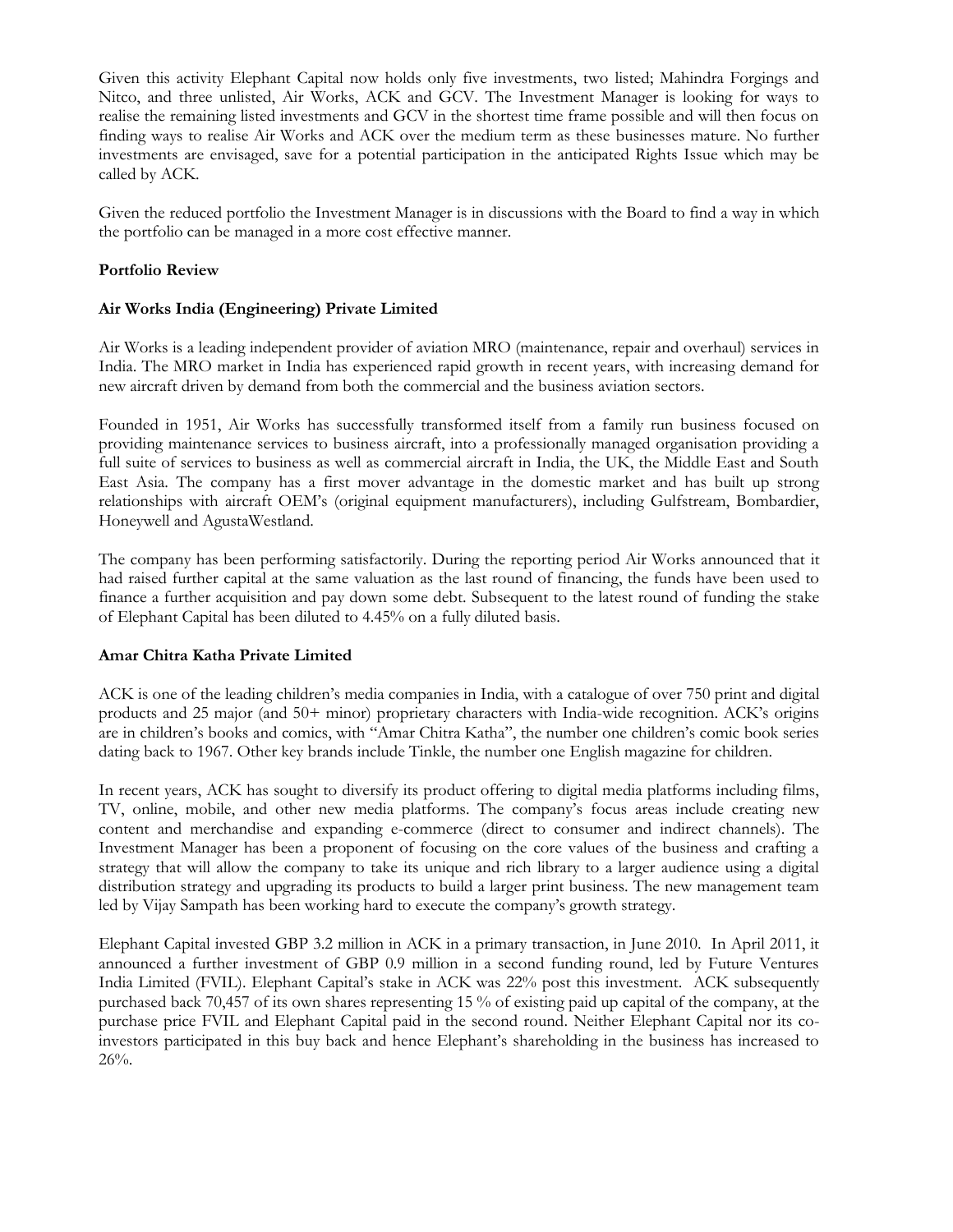During the reporting period, ACK has announced the desire to execute a discounted Rights offering. Elephant Capital is reviewing the terms of the Rights Issue to decide whether it will participate in this Rights Issue. If it chooses to, the approximate investment will be GBP 0.4 million.

#### **Global Cricket Ventures Limited, Mauritius**

In November 2009, Elephant Capital announced an investment of GBP 5.95 million in a primary transaction in GCV, a cricket-focused, digital media and broadcasting company. At the time of its investment, GCV was the exclusive licensee of key internet and mobile rights to the Indian Premier League ("IPL") and key internet rights to the Champion's League Twenty20 ("CLT20") cricket tournaments.

In mid-2010, the Board of Control for Cricket in India (the "BCCI") announced that it would be rescinding its global media contracts with World Sports Group ("WSG") from whom GCV sublicensed many of its own cricket-related rights. Further, WSG terminated GCV's contractual rights relating to the IPL. This obviously dealt a fatal blow to the business prospects of GCV, as GCV lost its key rights as a result of this action and ahead of the fourth IPL season, these rights were re-awarded to other parties. As a result of WSG's termination, GCV entered into active discussions to settle liabilities towards its own sub-licensees and has made significant progress on such settlements.

GCV views WSG's termination of its contractual rights to be wrongful and has commenced legal proceedings to enforce its legal rights. GCV has also entered into an arbitration process with the BCCI in order to reach a resolution of the current situation.

The investment has been valued at GBP 0.93 million based on the Investment Manager's best estimate of the net asset value of GCV, attributable to the Company's shareholding in GCV. The Investment Manager has initiated discussions with the other shareholders in the business to exit its shareholding and the Investment Manager is keen to negotiate a resolution to the matter as soon as possible.

#### **Mahindra Forgings Limited**

Mahindra Forgings is part of the wider Mahindra Group, one of the best known industrial groups in India and a leader in the automotive space with approximately USD 6 billion per annum in revenues. Mahindra Forgings itself is focused on manufacturing forging components for the commercial vehicle market in Europe and in India and is the leading manufacturer of crankshaft and stub axles for Indian cars, multiutility vehicles and tractors. India has a very strong track record in manufacturing high value and critical auto-components for the world market and a series of acquisitions left Mahindra Forgings very well placed to compete in this space in Europe.

Elephant Capital invested in Mahindra Forgings in 2007 and its current holding is 3% of the ownership of the company.

#### **Nitco Limited**

Nitco is one of the largest manufacturers of flooring tiles in India, selling more than 10 million square metres of tiling in FY 2012. It has a direct interest in the real estate sector through a wholly-owned subsidiary which develops residential and commercial property assets in Maharashtra. Elephant Capital became interested in the company because it wanted to participate in the significant real estate growth in India and believed that Nitco offered a strong play in the sector.

However, the environment changed dramatically post Elephant Capital's investment in 2007, with the credit crisis ushering in an unprecedented decline in global property markets. The sector has yet to regain its earlier buoyancy and periodic interest rate hikes have further dampened sentiments.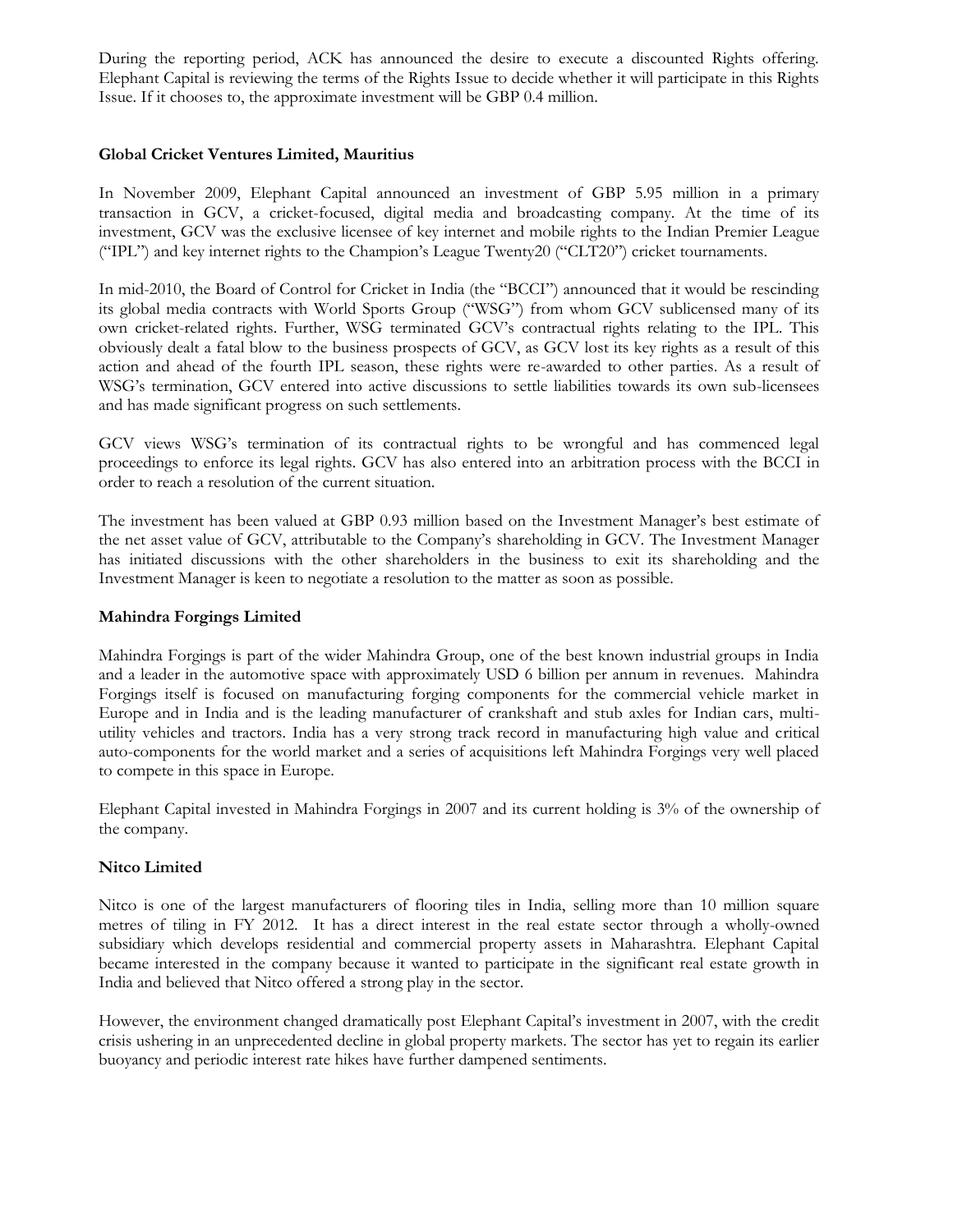Despite various promises from the management that they would try and sell the company's real estate holdings to pay down debt, the words proved empty and the business failed to execute this strategy. The Investment Manager decided to resign its board seat and sadly Nitco has continued to become over leveraged and we hear reports that the company has failed to meet some debt obligations and is now in a work-out situation with the banks.

Elephant Capital is looking for ways in which to sell its shareholding in what has become a highly illiquid and out of favour stock.

|  |  | As at 28 February 2013, the portfolio was as follows: |  |  |  |  |  |  |
|--|--|-------------------------------------------------------|--|--|--|--|--|--|
|--|--|-------------------------------------------------------|--|--|--|--|--|--|

| Company                                          | <b>Sector</b>         | Listed/<br>Unlisted | Cost                         | Valuation<br>28 Feb, 13      | Gain / (Loss)<br><b>Over Cost</b> |
|--------------------------------------------------|-----------------------|---------------------|------------------------------|------------------------------|-----------------------------------|
|                                                  |                       |                     | $\textbf{\textsterling}1000$ | $\textbf{\textsterling}1000$ | f''000                            |
| Air Works India (Engineering)<br>Private Limited | Aviation              | Unlisted            | 2,922                        | 3,206                        | 284                               |
| Amar Chitra Katha Private Limited                | Media                 | Unlisted            | 4,085                        | 2,130                        | (1,955)                           |
| Global Cricket Ventures Limited                  | Media                 | Unlisted            | 5,949                        | 935                          | (5,014)                           |
| Mahindra Forgings Limited*                       | Automotive            | Listed              | 4,809                        | 1,425                        | (3,384)                           |
| Nitco Limited                                    | Building<br>materials | Listed              | 1,393                        | 393                          | (1,000)                           |
| Total                                            |                       |                     | 19,158                       | 8,089                        | (11,069)                          |

The valuations of the above are in accordance with International Financial Reporting Standards and International Private Equity and Venture Capital Association guidelines. All investments are held at fair value through profit or loss and are recognised at the transaction date on initial recognition.

\*Part of the investment in Mahindra Forgings Limited is held via an intermediary holding company, Elephant Capital 1 Limited (Mauritius).

#### **Realisations**

During the period, the Company sold its holdings in EIH and ClinTec for an aggregate GBP 7.72 million.

#### **Principles of valuations of investments**

#### **Principles of valuation of unlisted investments**

Investments are stated at amounts considered by the directors to be a reasonable assessment of their fair value, where fair value is the amount at which an asset could be exchanged between knowledgeable, willing parties in an arm's length transaction.

All investments are valued according to one of the following bases:

- Cost (less any provision required)
- **Price of recent transaction**
- **Discounted cash flows or earnings (of underlying businesses)**
- Earnings multiple
- Net assets
- Sale price

Investments are valued at cost for a limited period after the date of acquisition. Thereafter, investments are valued on one of the other bases described above and the earnings multiple basis of valuation will be used unless this is inappropriate, as in the case of certain asset based businesses.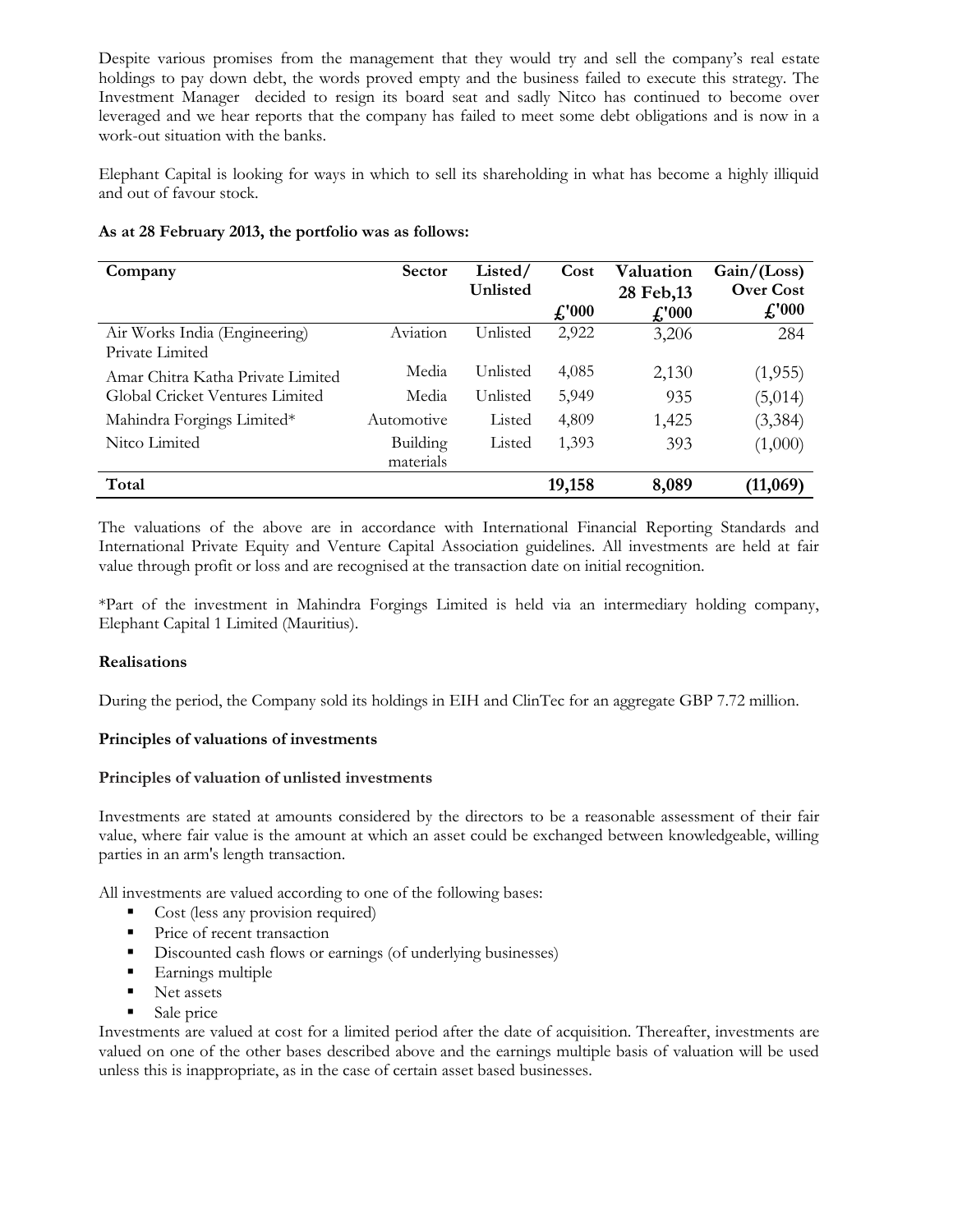Under the discounted cash flow technique the projected cash flows from business operations are discounted at the "Weighted Average Cost of Capital" to the providers of capital to the business. The sum of the discounted value of such free cash flows is the value of the business.

When valuing on earnings multiple basis, earnings before interest, taxes, depreciation and amortisation (EBITDA) or net profit of the current year, will normally be used. Such profits will be multiplied by an appropriate and reasonable earnings multiple (EBITDA multiple or net profit multiple as the case may be). This is normally related to comparable quoted companies, with adjustments made for points of difference between the comparator and the company being valued, in particular for risks, size, illiquidity, earnings growth prospects and surplus assets or excess liabilities.

Where a company has incurred losses, or if comparable quoted companies are not primarily valued on an earnings basis, then the valuation may be calculated with regard to the underlying net assets and any other relevant information, such as the pricing for subsequent recent investments by a third party in a new financing round that is actively being sought, then any offers from potential purchasers would be relevant in assessing the valuation of an investment and are taken into account in arriving at the valuation.

Where appropriate, a marketability discount (as reflected in the earnings' multiple) may be applied to the investment valuation, based on the likely timing of an exit, the influence over that exit, the risk of achieving conditions precedent to that exit and general market conditions.

When unlisted investments have obtained an exit (either by listing or trade sale) after the valuation date but before finalisation of the Company's relevant accounts (interim or final), the valuation is based on the sale price.

In arriving at the value of an investment, the percentage ownership is calculated after taking into account any dilution through outstanding warrants, options and performance related mechanisms.

#### **Principles of valuation of listed investments**

Investments are valued at bid-market price or the conventions of the market on which they are quoted.

#### **Valuation review procedures**

Valuations are initially prepared by the Advisor. These valuations are approved by the Directors and reviewed by external auditors.

#### **Events after the reporting date**

Subsequent to the period end, there has been a decline in the value of Elephant Capital's listed investments, due to a fall in the price of both the listed investments. This has increased the un-realised losses by GBP 0.18 million.

Further details on events after the reporting date are disclosed in note 13 to the financial statements.

**Gaurav Burman On behalf of Elephant Capital LLP 29 May 2013**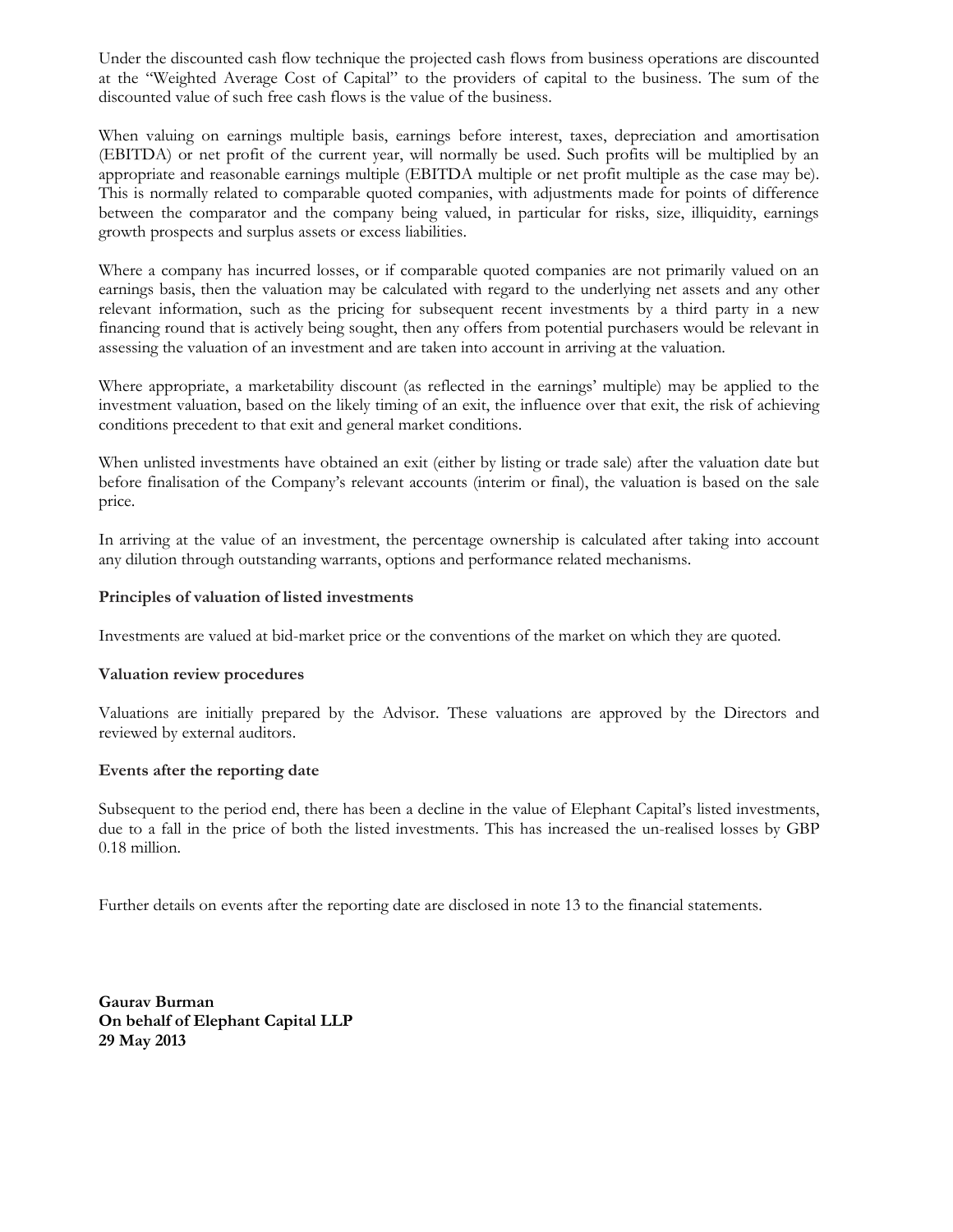# **Condensed Consolidated Statements of Comprehensive Income**

|                                                         |              | Unaudited        | Unaudited        | Audited                    |
|---------------------------------------------------------|--------------|------------------|------------------|----------------------------|
|                                                         |              | six months       | six months       | twelve months              |
|                                                         |              | ended            | ended            | ended                      |
|                                                         |              | 28 February 2013 | 29 February 2012 | 31 August 2012             |
|                                                         | <b>Notes</b> | f''000           | $f'_{1000}$      | $\textcolor{red}{f}$ , 000 |
| Revenue<br>Investment and other income                  |              | 101              | 155              | 352                        |
| Net losses on financial assets at fair value            |              |                  |                  |                            |
| through profit or loss                                  | 7            | (1,670)          | (1,305)          | (3,211)                    |
| Other income                                            |              |                  |                  |                            |
| Net foreign exchange gain                               |              | 20               | 6                | 7                          |
|                                                         |              | (1, 549)         | (1, 144)         | (2,852)                    |
| <b>Expenses</b>                                         |              |                  |                  |                            |
| Management fees                                         | $\bf 8$      | (201)            | (305)            | (555)                      |
| Other expenses                                          |              | (319)            | (295)            | (824)                      |
| Loss before finance costs and tax                       |              | (2,069)          | (1,744)          | (4,231)                    |
| Finance costs                                           |              | (1)              | (2)              | (3)                        |
| Loss before and after tax                               |              | (2,070)          | (1,746)          | (4,234)                    |
| Loss and total comprehensive income<br>attributable to: |              |                  |                  |                            |
| Owners of the parent                                    |              | (2,070)          | (1,746)          | (4,234)                    |
| Loss per share - (basic & diluted)                      | 9            | (4p)             | (4p)             | (9p)                       |

*(The accompanying notes are an integral part of these unaudited condensed consolidated interim financial statements).*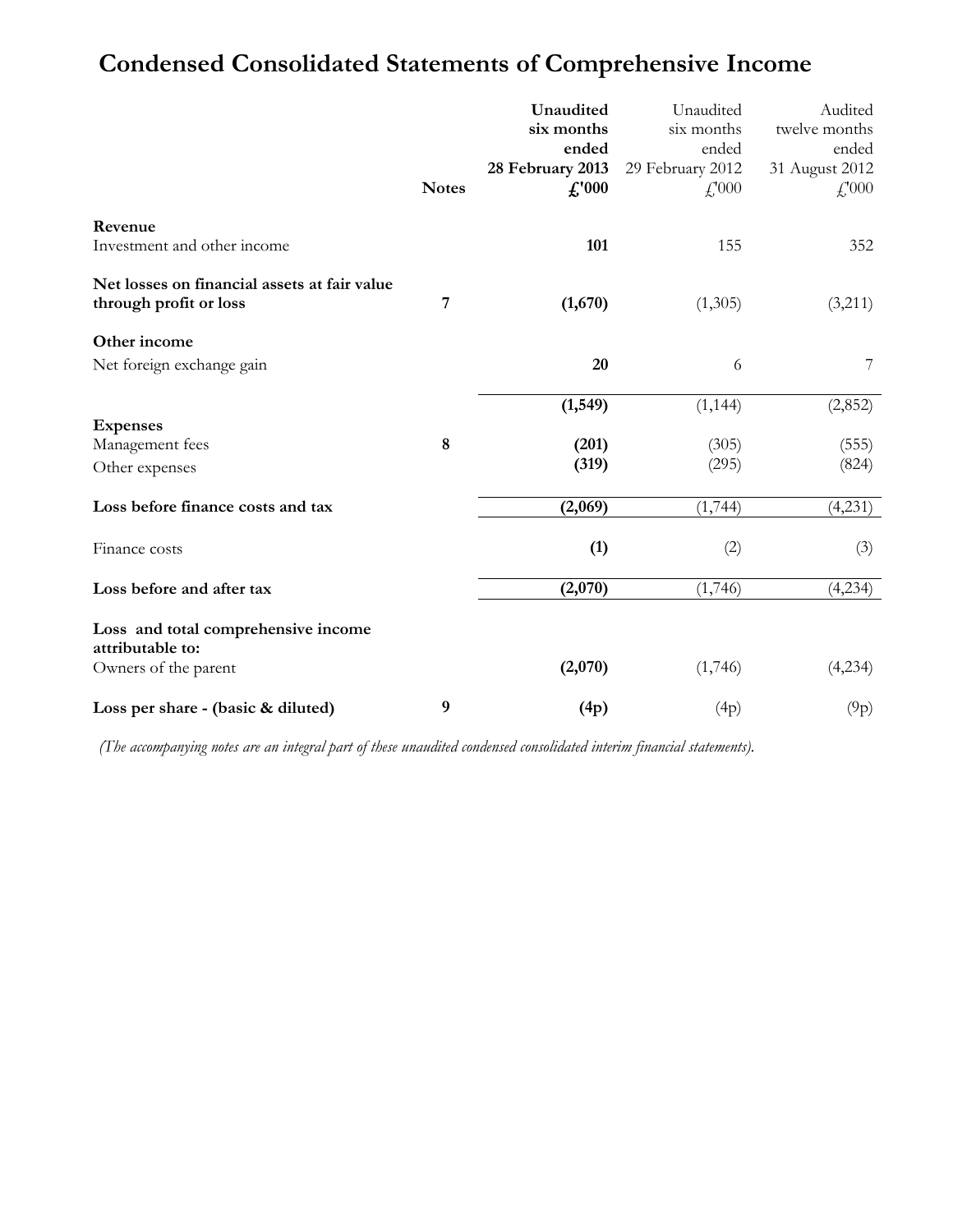|                                                  | <b>Notes</b> | Unaudited<br>as at<br>28 February 2013<br>$f''$ 000 | Unaudited<br>as at<br>29 February 2012<br>$f'_{000}$ | Audited<br>as at<br>31 August 2012<br>$\textcolor{red}{f}$ ,000 |
|--------------------------------------------------|--------------|-----------------------------------------------------|------------------------------------------------------|-----------------------------------------------------------------|
| <b>ASSETS</b>                                    |              |                                                     |                                                      |                                                                 |
| Non-current                                      |              |                                                     |                                                      |                                                                 |
| Investments at fair value through profit or loss | 10           | 6,271                                               | 9,685                                                | 7,391                                                           |
|                                                  |              | 6,271                                               | 9,685                                                | 7,391                                                           |
| Current                                          |              |                                                     |                                                      |                                                                 |
| Investments at fair value through profit or loss | 10           | 1,818                                               | 9,870                                                | 10,084                                                          |
| Receivables                                      |              | 129                                                 | 16                                                   | 76                                                              |
| Prepayments                                      |              | 14                                                  | 15                                                   | 22                                                              |
| Cash and cash equivalents                        |              | 11,059                                              | 4,072                                                | 3,776                                                           |
|                                                  |              | 13,020                                              | 13,973                                               | 13,958                                                          |
| <b>Total assets</b>                              |              | 19,291                                              | 23,658                                               | 21,349                                                          |
| <b>Current liabilities</b>                       |              |                                                     |                                                      |                                                                 |
| Payables                                         |              | 376                                                 | 185                                                  | 364                                                             |
|                                                  |              | $\overline{376}$                                    | 185                                                  | 364                                                             |
| Net assets                                       |              | 18,915                                              | 23,473                                               | 20,985                                                          |
| <b>EQUITY</b>                                    |              |                                                     |                                                      |                                                                 |
| Share capital                                    |              | 477                                                 | 477                                                  | 477                                                             |
| Share premium                                    |              | 20,752                                              | 20,752                                               | 20,752                                                          |
| Distributable capital reserve                    |              | 26,231                                              | 26,231                                               | 26,231                                                          |
| Un-realised investment revaluation reserve       |              | (11,069)                                            | (15, 913)                                            | (16, 558)                                                       |
| Accumulated losses                               |              | (17, 476)                                           | (8,074)                                              | (9, 917)                                                        |
| Total attributable to the owners of the parent   |              | 18,915                                              | 23,473                                               | 20,985                                                          |
| Total equity                                     |              | 18,915                                              | 23,473                                               | 20,985                                                          |
| Net asset value per share                        | 9            | £0.40                                               | £0.49                                                | £0.44                                                           |

# **Condensed Consolidated Statements of Financial Position**

*(The accompanying notes are an integral part of these unaudited condensed consolidated interim financial statements).*

The unaudited condensed consolidated interim financial statements on pages 12 to 22 were approved and authorised for issue by the Board of Directors on 29 May 2013 and are signed on its behalf by

Director Director

**Gaurav Burman Elizabeth Tansell**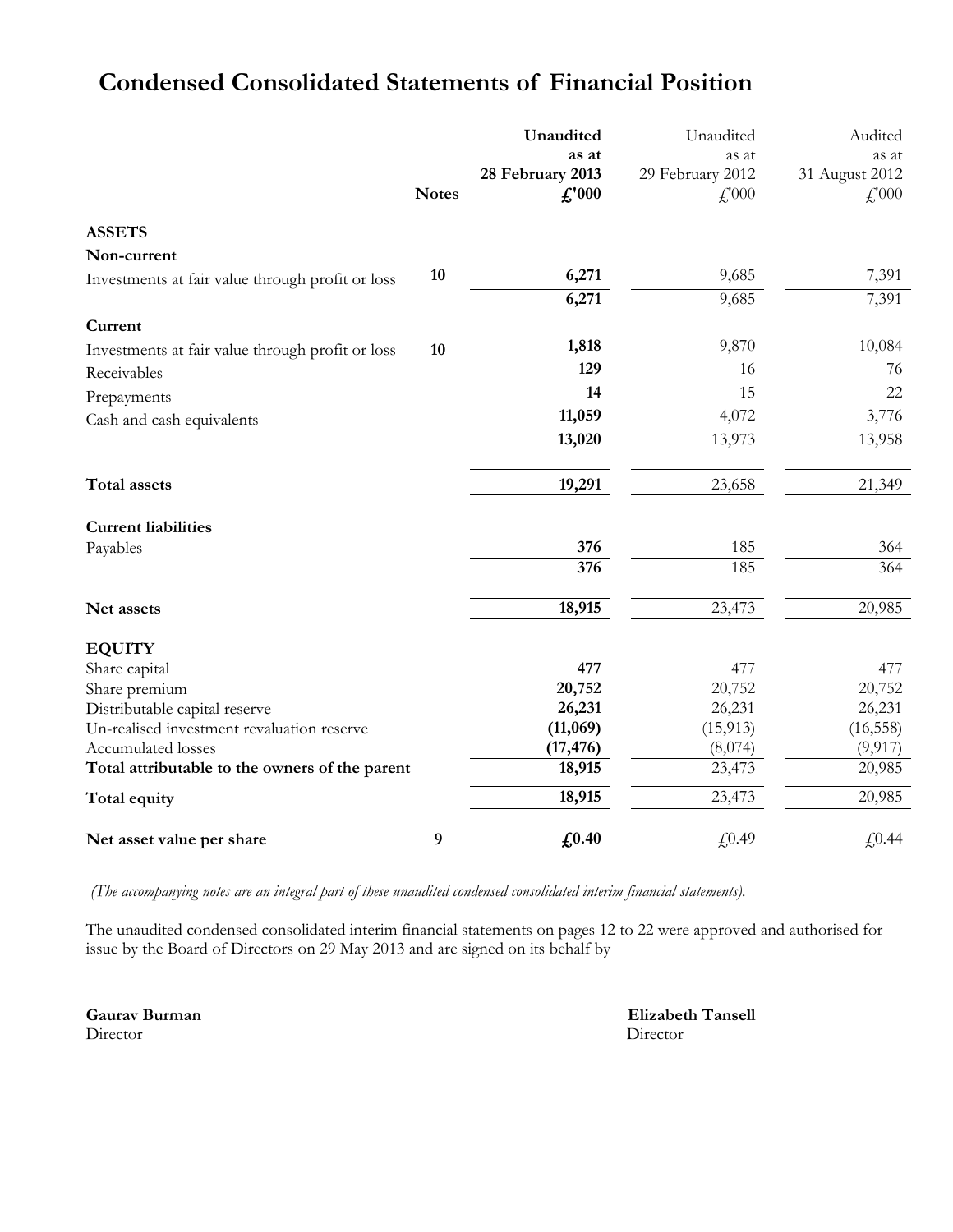# **Condensed Company Statements of Financial Position**

|                                              |              | Unaudited      | Unaudited   | Audited         |
|----------------------------------------------|--------------|----------------|-------------|-----------------|
|                                              |              | as at          | as at       | as at           |
|                                              |              | 28 February    | 29 February | 31 August       |
|                                              |              | 2013           | 2012        | 2012            |
|                                              | <b>Notes</b> | $\pounds$ '000 | £,000       | £,000           |
| <b>ASSETS</b>                                |              |                |             |                 |
| Non-current                                  |              |                |             |                 |
| Investments in subsidiaries                  |              |                | 605         |                 |
| Loans to subsidiaries                        | 11           | 5,803          | 10,121      | 7,814           |
|                                              |              | 5,803          | 10,726      | 7,814           |
| <b>Current assets</b>                        |              |                |             |                 |
| Loan to subsidiaries                         | 11           | 5,003          | 2,000       | 4,954           |
| Receivables                                  |              | 1              | 4           |                 |
| Prepayments                                  |              | 6              | 7           | 14              |
| Cash and cash equivalents                    |              | 2,393          | 2,694       | 2,497           |
|                                              |              | 7,403          | 4,705       | 7,466           |
| Asset held for distribution to owners        | 12           | 5,660          | 7,863       | 5,970           |
| <b>Total assets</b>                          |              | 18,866         | 23,294      | 21,250          |
| <b>Current liabilities</b>                   |              |                |             |                 |
| Payables                                     |              | 175            | 102         | 77              |
|                                              |              | 175            | 102         | $\overline{77}$ |
| Net assets                                   |              | 18,691         | 23,192      | 21,173          |
| <b>EQUITY</b>                                |              |                |             |                 |
| Share capital                                |              | 477            | 477         | 477             |
| Share premium                                |              | 20,752         | 20,752      | 20,752          |
| Distributable capital reserve                |              | 26,231         | 26,231      | 26,231          |
| Accumulated losses                           |              | (28, 769)      | (24, 268)   | (26, 287)       |
| Equity attributable to owners of the Company |              | 18,691         | 23,192      | 21,173          |

*(The accompanying notes are an integral part of these unaudited condensed consolidated interim financial statements).*

The unaudited condensed consolidated interim financial Statements on pages 12 to 22 were approved and authorised for issue by the Board of Directors on 29 May 2013 and are signed on its behalf by

Director Director

**Gaurav Burman Elizabeth Tansell**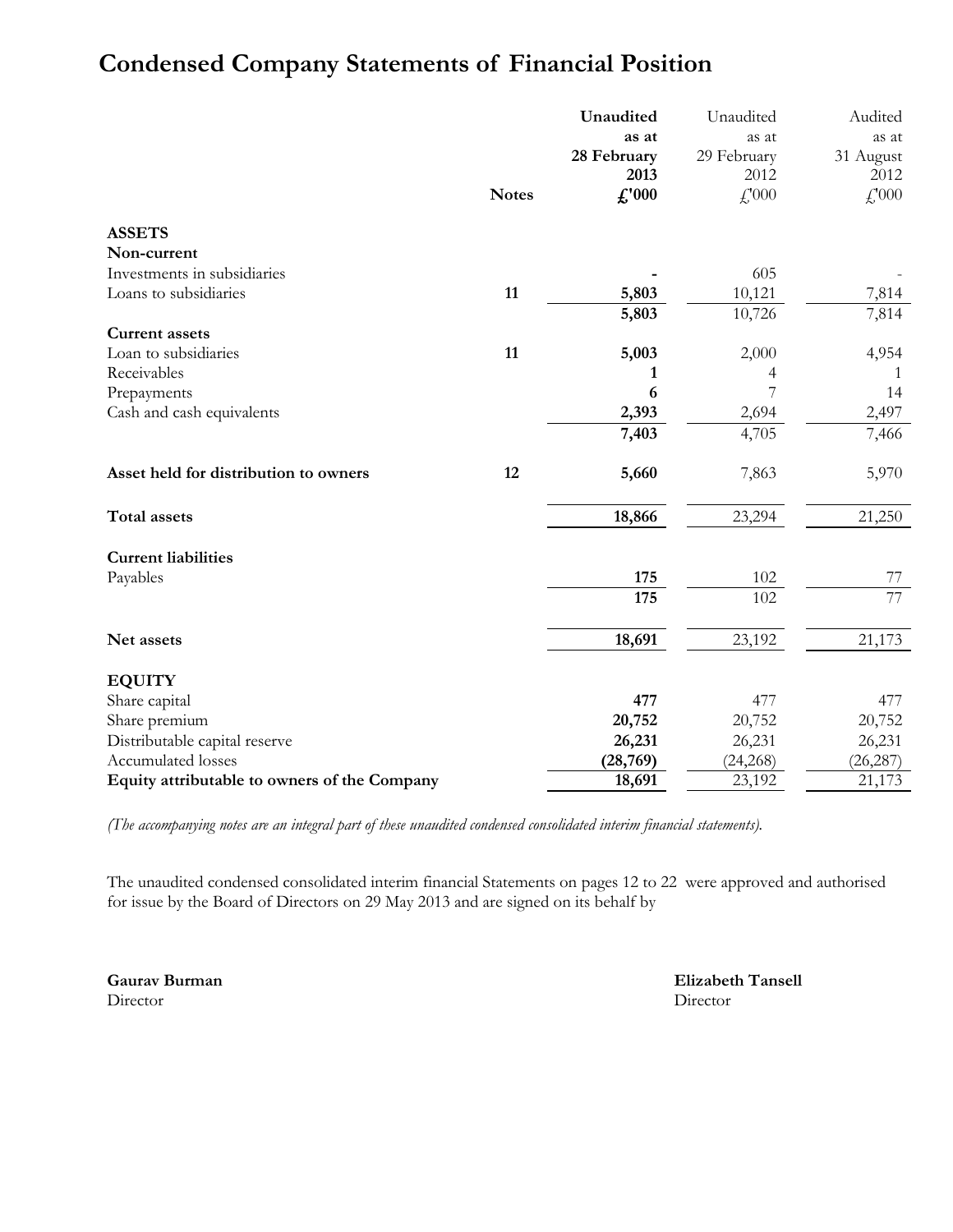# **Condensed Consolidated Statements of Cash Flows**

| six months<br>six months<br>twelve months<br>ended<br>ended<br>ended<br>28 February 2013<br>31 August 2012<br>29 February 2012<br>f''000<br>$\textcolor{red}{f}$ ,000<br>$\textcolor{red}{f}$ ,000<br><b>Operating activities:</b><br>(A)<br>Loss before tax<br>(2,070)<br>(1,746)<br>(4,234)<br>Adjustments for:<br>Interest income<br>(5)<br>(8)<br>(15)<br>Dividend income<br>(13)<br>(85)<br>Net un-realised losses on investments<br>1,343<br>1,305<br>3,038<br>Loss on sale of investments<br>327<br>173<br>Net changes in working capital:<br>(Increase)/decrease in receivables and<br>86<br>15<br>(45)<br>prepayments<br>12<br>Increase in payables<br>3<br>183<br>(438)<br>(373)<br>Net cash used in operations<br>(925)<br>Income taxes paid<br>(925)<br>Net cash used in operating activities<br>(438)<br>(373)<br>(B)<br>Investing activities:<br>Purchase of investments<br>(471)<br>(471)<br>Proceeds from sale of investments<br>7,716<br>174<br>Interest received<br>5<br>15<br>5<br>13<br>85<br>Dividend received<br>(197)<br>7,721<br>(453)<br>Net cash generated by/(used in)<br>investing activities<br>Financing activities:<br>(C)<br>Shares bought back for cancellation<br>(232)<br>(232)<br>Net cash used in financing activities<br>(2, 32)<br>(2,32)<br>7,283<br>(1,058)<br>(1, 354)<br>Net increase/(decrease) in cash and cash<br>equivalents<br>5,130<br>Cash and cash equivalents at beginning<br>3,776<br>5,130<br>of period/year<br>Cash and cash equivalents at end of<br>11,059<br>4,072<br>3,776<br>period/year |  | Unaudited | Unaudited | Audited |
|------------------------------------------------------------------------------------------------------------------------------------------------------------------------------------------------------------------------------------------------------------------------------------------------------------------------------------------------------------------------------------------------------------------------------------------------------------------------------------------------------------------------------------------------------------------------------------------------------------------------------------------------------------------------------------------------------------------------------------------------------------------------------------------------------------------------------------------------------------------------------------------------------------------------------------------------------------------------------------------------------------------------------------------------------------------------------------------------------------------------------------------------------------------------------------------------------------------------------------------------------------------------------------------------------------------------------------------------------------------------------------------------------------------------------------------------------------------------------------------------------------------------------------------------------|--|-----------|-----------|---------|
|                                                                                                                                                                                                                                                                                                                                                                                                                                                                                                                                                                                                                                                                                                                                                                                                                                                                                                                                                                                                                                                                                                                                                                                                                                                                                                                                                                                                                                                                                                                                                      |  |           |           |         |
|                                                                                                                                                                                                                                                                                                                                                                                                                                                                                                                                                                                                                                                                                                                                                                                                                                                                                                                                                                                                                                                                                                                                                                                                                                                                                                                                                                                                                                                                                                                                                      |  |           |           |         |
|                                                                                                                                                                                                                                                                                                                                                                                                                                                                                                                                                                                                                                                                                                                                                                                                                                                                                                                                                                                                                                                                                                                                                                                                                                                                                                                                                                                                                                                                                                                                                      |  |           |           |         |
|                                                                                                                                                                                                                                                                                                                                                                                                                                                                                                                                                                                                                                                                                                                                                                                                                                                                                                                                                                                                                                                                                                                                                                                                                                                                                                                                                                                                                                                                                                                                                      |  |           |           |         |
|                                                                                                                                                                                                                                                                                                                                                                                                                                                                                                                                                                                                                                                                                                                                                                                                                                                                                                                                                                                                                                                                                                                                                                                                                                                                                                                                                                                                                                                                                                                                                      |  |           |           |         |
|                                                                                                                                                                                                                                                                                                                                                                                                                                                                                                                                                                                                                                                                                                                                                                                                                                                                                                                                                                                                                                                                                                                                                                                                                                                                                                                                                                                                                                                                                                                                                      |  |           |           |         |
|                                                                                                                                                                                                                                                                                                                                                                                                                                                                                                                                                                                                                                                                                                                                                                                                                                                                                                                                                                                                                                                                                                                                                                                                                                                                                                                                                                                                                                                                                                                                                      |  |           |           |         |
|                                                                                                                                                                                                                                                                                                                                                                                                                                                                                                                                                                                                                                                                                                                                                                                                                                                                                                                                                                                                                                                                                                                                                                                                                                                                                                                                                                                                                                                                                                                                                      |  |           |           |         |
|                                                                                                                                                                                                                                                                                                                                                                                                                                                                                                                                                                                                                                                                                                                                                                                                                                                                                                                                                                                                                                                                                                                                                                                                                                                                                                                                                                                                                                                                                                                                                      |  |           |           |         |
|                                                                                                                                                                                                                                                                                                                                                                                                                                                                                                                                                                                                                                                                                                                                                                                                                                                                                                                                                                                                                                                                                                                                                                                                                                                                                                                                                                                                                                                                                                                                                      |  |           |           |         |
|                                                                                                                                                                                                                                                                                                                                                                                                                                                                                                                                                                                                                                                                                                                                                                                                                                                                                                                                                                                                                                                                                                                                                                                                                                                                                                                                                                                                                                                                                                                                                      |  |           |           |         |
|                                                                                                                                                                                                                                                                                                                                                                                                                                                                                                                                                                                                                                                                                                                                                                                                                                                                                                                                                                                                                                                                                                                                                                                                                                                                                                                                                                                                                                                                                                                                                      |  |           |           |         |
|                                                                                                                                                                                                                                                                                                                                                                                                                                                                                                                                                                                                                                                                                                                                                                                                                                                                                                                                                                                                                                                                                                                                                                                                                                                                                                                                                                                                                                                                                                                                                      |  |           |           |         |
|                                                                                                                                                                                                                                                                                                                                                                                                                                                                                                                                                                                                                                                                                                                                                                                                                                                                                                                                                                                                                                                                                                                                                                                                                                                                                                                                                                                                                                                                                                                                                      |  |           |           |         |
|                                                                                                                                                                                                                                                                                                                                                                                                                                                                                                                                                                                                                                                                                                                                                                                                                                                                                                                                                                                                                                                                                                                                                                                                                                                                                                                                                                                                                                                                                                                                                      |  |           |           |         |
|                                                                                                                                                                                                                                                                                                                                                                                                                                                                                                                                                                                                                                                                                                                                                                                                                                                                                                                                                                                                                                                                                                                                                                                                                                                                                                                                                                                                                                                                                                                                                      |  |           |           |         |
|                                                                                                                                                                                                                                                                                                                                                                                                                                                                                                                                                                                                                                                                                                                                                                                                                                                                                                                                                                                                                                                                                                                                                                                                                                                                                                                                                                                                                                                                                                                                                      |  |           |           |         |
|                                                                                                                                                                                                                                                                                                                                                                                                                                                                                                                                                                                                                                                                                                                                                                                                                                                                                                                                                                                                                                                                                                                                                                                                                                                                                                                                                                                                                                                                                                                                                      |  |           |           |         |
|                                                                                                                                                                                                                                                                                                                                                                                                                                                                                                                                                                                                                                                                                                                                                                                                                                                                                                                                                                                                                                                                                                                                                                                                                                                                                                                                                                                                                                                                                                                                                      |  |           |           |         |
|                                                                                                                                                                                                                                                                                                                                                                                                                                                                                                                                                                                                                                                                                                                                                                                                                                                                                                                                                                                                                                                                                                                                                                                                                                                                                                                                                                                                                                                                                                                                                      |  |           |           |         |
|                                                                                                                                                                                                                                                                                                                                                                                                                                                                                                                                                                                                                                                                                                                                                                                                                                                                                                                                                                                                                                                                                                                                                                                                                                                                                                                                                                                                                                                                                                                                                      |  |           |           |         |
|                                                                                                                                                                                                                                                                                                                                                                                                                                                                                                                                                                                                                                                                                                                                                                                                                                                                                                                                                                                                                                                                                                                                                                                                                                                                                                                                                                                                                                                                                                                                                      |  |           |           |         |
|                                                                                                                                                                                                                                                                                                                                                                                                                                                                                                                                                                                                                                                                                                                                                                                                                                                                                                                                                                                                                                                                                                                                                                                                                                                                                                                                                                                                                                                                                                                                                      |  |           |           |         |
|                                                                                                                                                                                                                                                                                                                                                                                                                                                                                                                                                                                                                                                                                                                                                                                                                                                                                                                                                                                                                                                                                                                                                                                                                                                                                                                                                                                                                                                                                                                                                      |  |           |           |         |
|                                                                                                                                                                                                                                                                                                                                                                                                                                                                                                                                                                                                                                                                                                                                                                                                                                                                                                                                                                                                                                                                                                                                                                                                                                                                                                                                                                                                                                                                                                                                                      |  |           |           |         |
|                                                                                                                                                                                                                                                                                                                                                                                                                                                                                                                                                                                                                                                                                                                                                                                                                                                                                                                                                                                                                                                                                                                                                                                                                                                                                                                                                                                                                                                                                                                                                      |  |           |           |         |
|                                                                                                                                                                                                                                                                                                                                                                                                                                                                                                                                                                                                                                                                                                                                                                                                                                                                                                                                                                                                                                                                                                                                                                                                                                                                                                                                                                                                                                                                                                                                                      |  |           |           |         |
|                                                                                                                                                                                                                                                                                                                                                                                                                                                                                                                                                                                                                                                                                                                                                                                                                                                                                                                                                                                                                                                                                                                                                                                                                                                                                                                                                                                                                                                                                                                                                      |  |           |           |         |
|                                                                                                                                                                                                                                                                                                                                                                                                                                                                                                                                                                                                                                                                                                                                                                                                                                                                                                                                                                                                                                                                                                                                                                                                                                                                                                                                                                                                                                                                                                                                                      |  |           |           |         |
|                                                                                                                                                                                                                                                                                                                                                                                                                                                                                                                                                                                                                                                                                                                                                                                                                                                                                                                                                                                                                                                                                                                                                                                                                                                                                                                                                                                                                                                                                                                                                      |  |           |           |         |
|                                                                                                                                                                                                                                                                                                                                                                                                                                                                                                                                                                                                                                                                                                                                                                                                                                                                                                                                                                                                                                                                                                                                                                                                                                                                                                                                                                                                                                                                                                                                                      |  |           |           |         |
|                                                                                                                                                                                                                                                                                                                                                                                                                                                                                                                                                                                                                                                                                                                                                                                                                                                                                                                                                                                                                                                                                                                                                                                                                                                                                                                                                                                                                                                                                                                                                      |  |           |           |         |
|                                                                                                                                                                                                                                                                                                                                                                                                                                                                                                                                                                                                                                                                                                                                                                                                                                                                                                                                                                                                                                                                                                                                                                                                                                                                                                                                                                                                                                                                                                                                                      |  |           |           |         |
|                                                                                                                                                                                                                                                                                                                                                                                                                                                                                                                                                                                                                                                                                                                                                                                                                                                                                                                                                                                                                                                                                                                                                                                                                                                                                                                                                                                                                                                                                                                                                      |  |           |           |         |
|                                                                                                                                                                                                                                                                                                                                                                                                                                                                                                                                                                                                                                                                                                                                                                                                                                                                                                                                                                                                                                                                                                                                                                                                                                                                                                                                                                                                                                                                                                                                                      |  |           |           |         |
|                                                                                                                                                                                                                                                                                                                                                                                                                                                                                                                                                                                                                                                                                                                                                                                                                                                                                                                                                                                                                                                                                                                                                                                                                                                                                                                                                                                                                                                                                                                                                      |  |           |           |         |
|                                                                                                                                                                                                                                                                                                                                                                                                                                                                                                                                                                                                                                                                                                                                                                                                                                                                                                                                                                                                                                                                                                                                                                                                                                                                                                                                                                                                                                                                                                                                                      |  |           |           |         |
|                                                                                                                                                                                                                                                                                                                                                                                                                                                                                                                                                                                                                                                                                                                                                                                                                                                                                                                                                                                                                                                                                                                                                                                                                                                                                                                                                                                                                                                                                                                                                      |  |           |           |         |
|                                                                                                                                                                                                                                                                                                                                                                                                                                                                                                                                                                                                                                                                                                                                                                                                                                                                                                                                                                                                                                                                                                                                                                                                                                                                                                                                                                                                                                                                                                                                                      |  |           |           |         |

*(The accompanying notes are an integral part of these unaudited condensed consolidated interim financial statements).*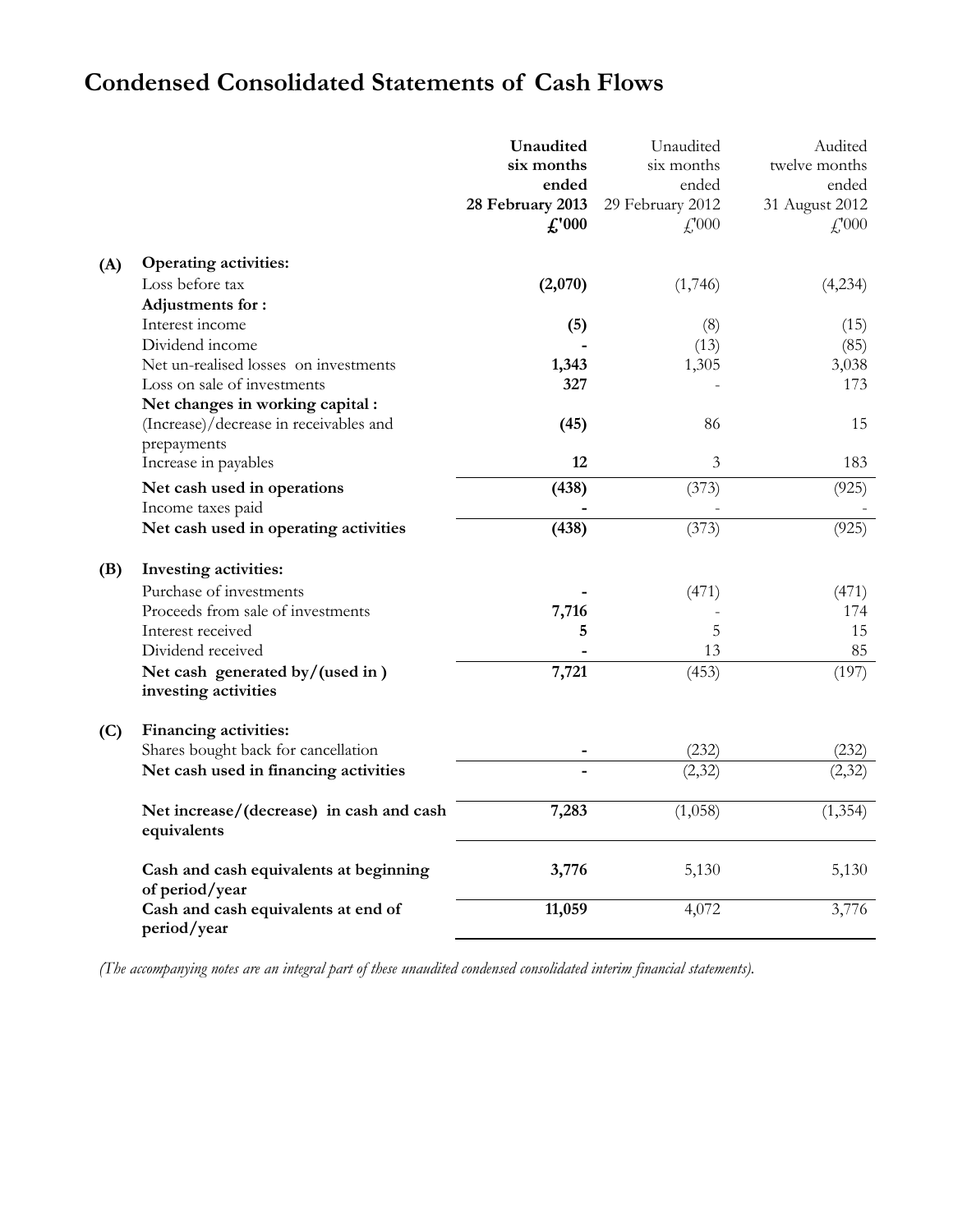# **Condensed Consolidated Statements of Changes in Equity**

| Unaudited                                                                                             | Share<br>capital<br>f''000 | Share<br>premium<br>$f''$ <sub>000</sub> | Distributable<br>capital reserve<br>$\pounds$ '000 | Un-realised<br>investment<br>reserve<br>$f''$ <sub>000</sub> | revaluation Accumulated<br>losses<br>f''000 | Total<br>attributed to<br>owners of<br>the parent<br>company<br>$\pounds$ '000 |
|-------------------------------------------------------------------------------------------------------|----------------------------|------------------------------------------|----------------------------------------------------|--------------------------------------------------------------|---------------------------------------------|--------------------------------------------------------------------------------|
| Balance as at 1 September 2012                                                                        | 477                        | 20,752                                   | 26,231                                             | (16, 558)                                                    | (9, 917)                                    | 20,985                                                                         |
| Transactions with owners                                                                              | $\blacksquare$             | $\blacksquare$                           |                                                    |                                                              |                                             |                                                                                |
| Net un-realised gain reserve transfer<br>Transfer of accumulated realised loss on<br>investments sold |                            |                                          |                                                    | (1, 343)<br>6,832                                            | 1,343<br>(6, 832)                           |                                                                                |
| (Loss) for the period                                                                                 |                            |                                          |                                                    |                                                              | (2,070)                                     | (2,070)                                                                        |
| Total comprehensive income for the period                                                             |                            |                                          |                                                    | 5,489                                                        | (7, 559)                                    | (2,070)                                                                        |
| Balance as at 28 February 2013                                                                        | 477                        | 20,752                                   | 26,231                                             | (11,069)                                                     | (17, 476)                                   | 18,915                                                                         |
| Unaudited                                                                                             |                            |                                          |                                                    |                                                              |                                             |                                                                                |
| Balance as at 1 September 2011                                                                        | 484                        | 20,752                                   | 26,456                                             | (14,608)                                                     | (7,633)                                     | 25,451                                                                         |
| Shares bought back                                                                                    | (7)                        |                                          | (225)                                              |                                                              |                                             | (232)                                                                          |
| Transactions with owners                                                                              | (7)                        | $\blacksquare$                           | (225)                                              | L.                                                           | $\blacksquare$                              | (232)                                                                          |
| Net un-realised gain reserve transfer                                                                 |                            |                                          | ä,                                                 | (1,305)                                                      | 1,305                                       |                                                                                |
| (Loss) for the period                                                                                 |                            |                                          |                                                    |                                                              | (1,746)                                     | (1,746)                                                                        |
| Total comprehensive income for the period                                                             | $\overline{\phantom{a}}$   | $\overline{\phantom{a}}$                 | $\mathcal{L}$                                      | (1,305)                                                      | (441)                                       | (1,746)                                                                        |
| Balance as at 29 February 2012                                                                        | 477                        | 20,752                                   | 26,231                                             | (15, 913)                                                    | (8,074)                                     | 23,473                                                                         |
| <b>Audited</b>                                                                                        |                            |                                          |                                                    |                                                              |                                             |                                                                                |
| Balance as at 1 September 2011                                                                        | 484                        | 20,752                                   | 26,456                                             | (14,608)                                                     | (7,633)                                     | 25,451                                                                         |
| Shares bought back                                                                                    | (7)                        |                                          | (225)                                              |                                                              |                                             | (232)                                                                          |
| Transactions with owners                                                                              | (7)                        | $\overline{\phantom{a}}$                 | (225)                                              |                                                              |                                             | (232)                                                                          |
| Net un-realised gain reserve transfer                                                                 |                            |                                          |                                                    | (3,038)                                                      | 3,038                                       |                                                                                |
| Transfer of accumulated realised loss on<br>investments sold/impaired                                 |                            |                                          |                                                    | 1,088                                                        | (1,088)                                     |                                                                                |
| (Loss) for the year                                                                                   |                            |                                          | $\overline{\phantom{a}}$                           |                                                              | (4,234)                                     | (4,234)                                                                        |
| Total comprehensive income for the year                                                               |                            | $\bar{a}$                                | $\overline{\phantom{a}}$                           | (1,950)                                                      | (2, 284)                                    | (4,234)                                                                        |
| Balance as at 31 August 2012                                                                          | 477                        | 20,752                                   | 26,231                                             | (16, 558)                                                    | (9, 917)                                    | 20,985                                                                         |

*(The accompanying notes are an integral part of these unaudited condensed consolidated interim financial statements).*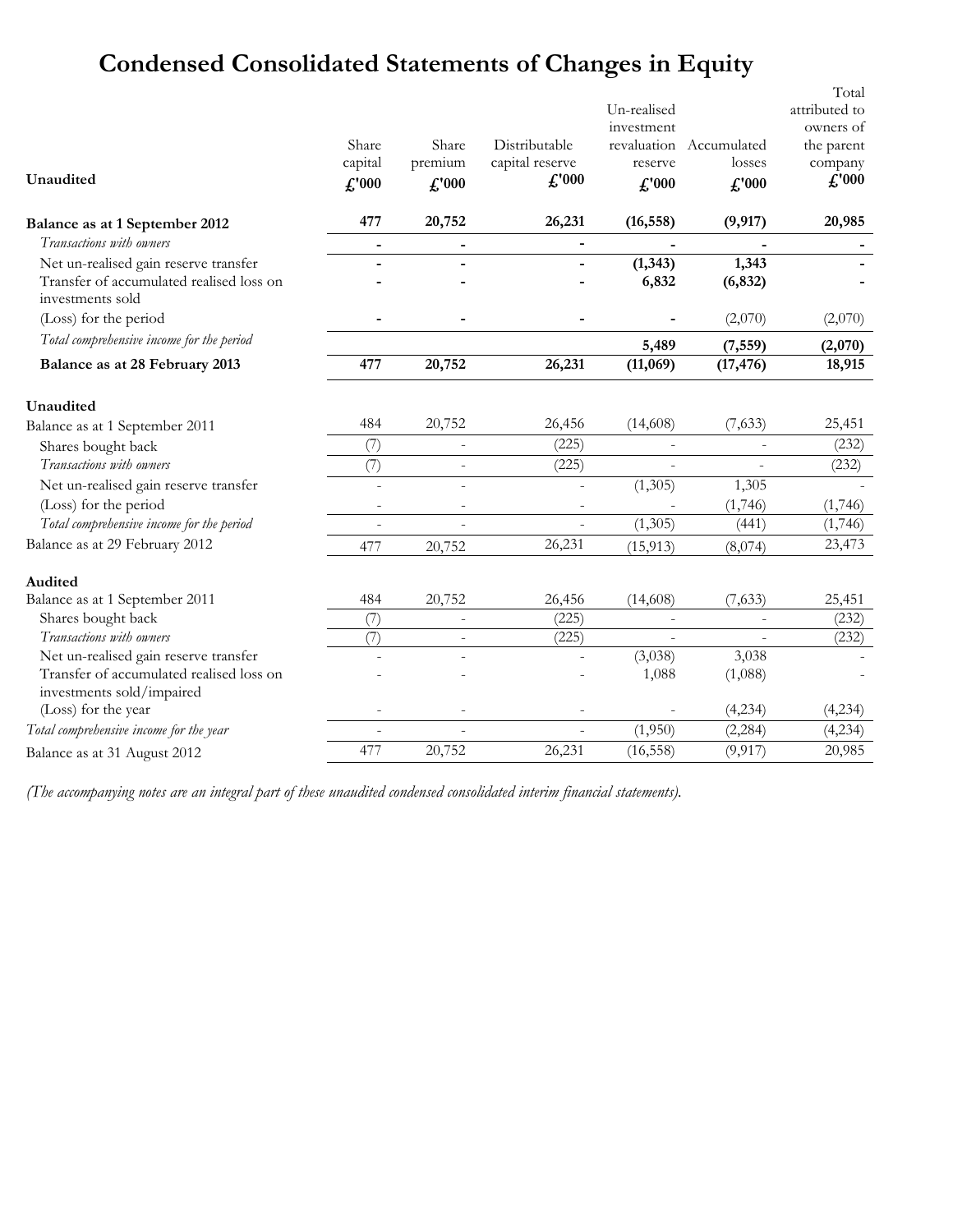# **Notes to Unaudited Condensed Consolidated Interim Financial Statements**

#### **1. Introduction**

Elephant Capital plc (the "Company") is a public limited company incorporated in the Isle of Man on 16 May 2006 and listed on the Alternative Investment Market ("AIM") of the London Stock Exchange on 25 April 2007. Its registered office is at 3rd Floor, Exchange House, 54–62 Athol Street, Douglas, Isle of Man, IM1 1JD.

The 'Group' represents the Company and its subsidiaries. The unaudited condensed consolidated interim financial statements comprise the financial information of the 'Group' and the Condensed Company Statements of Financial Position. The Company's business consists of investing through the Group in businesses that have operations primarily in India and generating returns for its shareholders.

#### **2. General information**

The financial information for the six month period ended 28 February 2013 and comparative period for the six months ended 29 February 2012 do not constitute statutory accounts as referred to in section 9 of the Companies Act 1982.

The unaudited condensed consolidated interim financial statements are presented in pounds sterling (GBP), which is also the functional currency of the Company and other companies in the Group.

The unaudited condensed consolidated interim financial statements of the Group for the six months ended 28 February 2013 (including comparatives) were approved and authorised for issue by the Board of Directors on 29 May 2013.

#### **3. Basis of preparation**

The unaudited condensed consolidated interim financial statements (herein referred to as 'interim financial statements') for the six months period ended 28 February 2013 are prepared in accordance with *IAS 34 – Interim Financial Reporting* as adopted by the European Union.

These interim financial statements for the six months ended 28 February 2013 have been prepared on a going concern basis using accounting policies and presentation consistent with those applied in the preparation and presentation of the financial statements for the year ended 31 August 2012 and should be read in conjunction with those financial statements.

The comparative figures for the year ended 31 August 2012 are taken from the full statutory accounts. The annual financial statements have been prepared in accordance with International Financial Reporting Standards (IFRS) as adopted by the European Union. The comparative figures for the six months ended 29 February 2012 are taken from the half yearly unaudited consolidated condensed financial statements for that period which contained a qualified review report. The accounting policies have been applied consistently throughout the Group for the preparation of consolidated financial statements.

#### **4. 4.1 Standards Issued but not effective**

Subsequent to the approval of the annual financial statements of the Group, no additional standards, interpretations or amendments have been issued until the date of approval of these unaudited condensed consolidated interim financial statements, which are relevant to the Group but are not yet effective and not adopted early by the Group. The standards issued but not effective up to the approval of these interim financial statements are the same as included in the annual financial statements for the year ended 31 August 2012 and should be read in conjunction with those.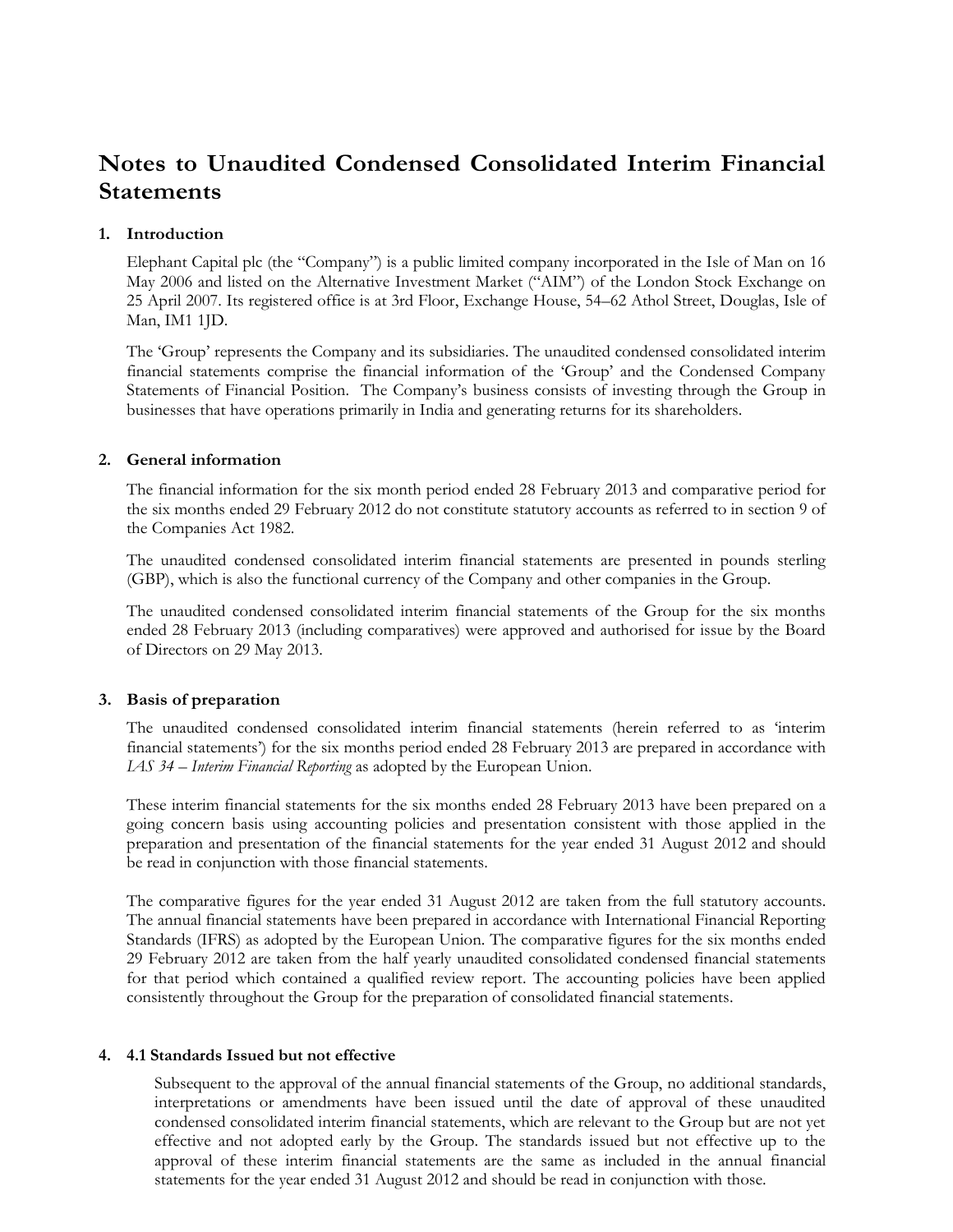#### **4.2 Standards that became effective during the current period**

*Amendments to IAS 1 Presentation of Financial Statements (IAS 1 Amendments)*

The IAS 1 Amendments require an entity to group items presented in other comprehensive income into those that, in accordance with other IFRSs: (a) will not be reclassified subsequently to profit or loss and (b) will be reclassified subsequently to profit or loss when specific conditions are met. It is applicable for annual periods beginning on or after 1 July 2012. In accordance with the Group's management there will be no change to the current presentation of items in other comprehensive income as there are no such transactions.

#### **5. Estimates**

When preparing the interim financial statements, management undertakes a number of judgements, estimates and assumptions about recognition and measurement of assets, liabilities, income and expenses. The actual results may differ from the judgements, estimates and assumptions made by management, and will seldom equal the estimated results.

The judgements, estimates and assumptions applied in the interim financial statements, including the key sources of estimation uncertainty were the same as those applied in the Group's last annual financial statements for the year ended 31 August 2012.

#### **6. Segmental information**

The management has considered the provisions of IFRS 8 in relation to segmental reporting and concluded that the Group's activities form a single segment under the standard. The Group's investments whether listed or unlisted are predominantly in small and mid-cap businesses and mostly focused in India and their risks and rewards are not materially different and the Investment Manager reviews these on an overall portfolio basis. However, an analysis of the investments between listed and unlisted investments is provided in note 10.

#### **7. Net losses on financial assets at fair value through profit or loss**

|                                           | Six months       | Six months       | Twelve months  |
|-------------------------------------------|------------------|------------------|----------------|
|                                           | ended            | ended            | ended          |
|                                           | 28 February 2013 | 29 February 2012 | 31 August 2012 |
|                                           | f. 900           | $f'_{.}000$      | £,'000         |
| Financial assets designated as fair value |                  |                  |                |
| through profit or loss                    |                  |                  |                |
| Un-realised gain on investments           | 683              | 126              | 1,359          |
| Un-realised loss on investments           | (2,026)          | (1, 431)         | (4,397)        |
| Realised loss on investment               | (327)            |                  | (173)          |
| Total                                     | (1,670)          | (1,305)          | (3,211)        |

#### **8. Management fee**

Under the "Investment Management agreement", the amount of management fee payable from Tusk Investments 1 Limited and Tusk Investments 2 Limited for the six months ended 28 February 2013 is at 2% per annum of Net Asset Value ("NAV") of Elephant Capital plc as at the most recent valuation date (i.e. 31 August 2012).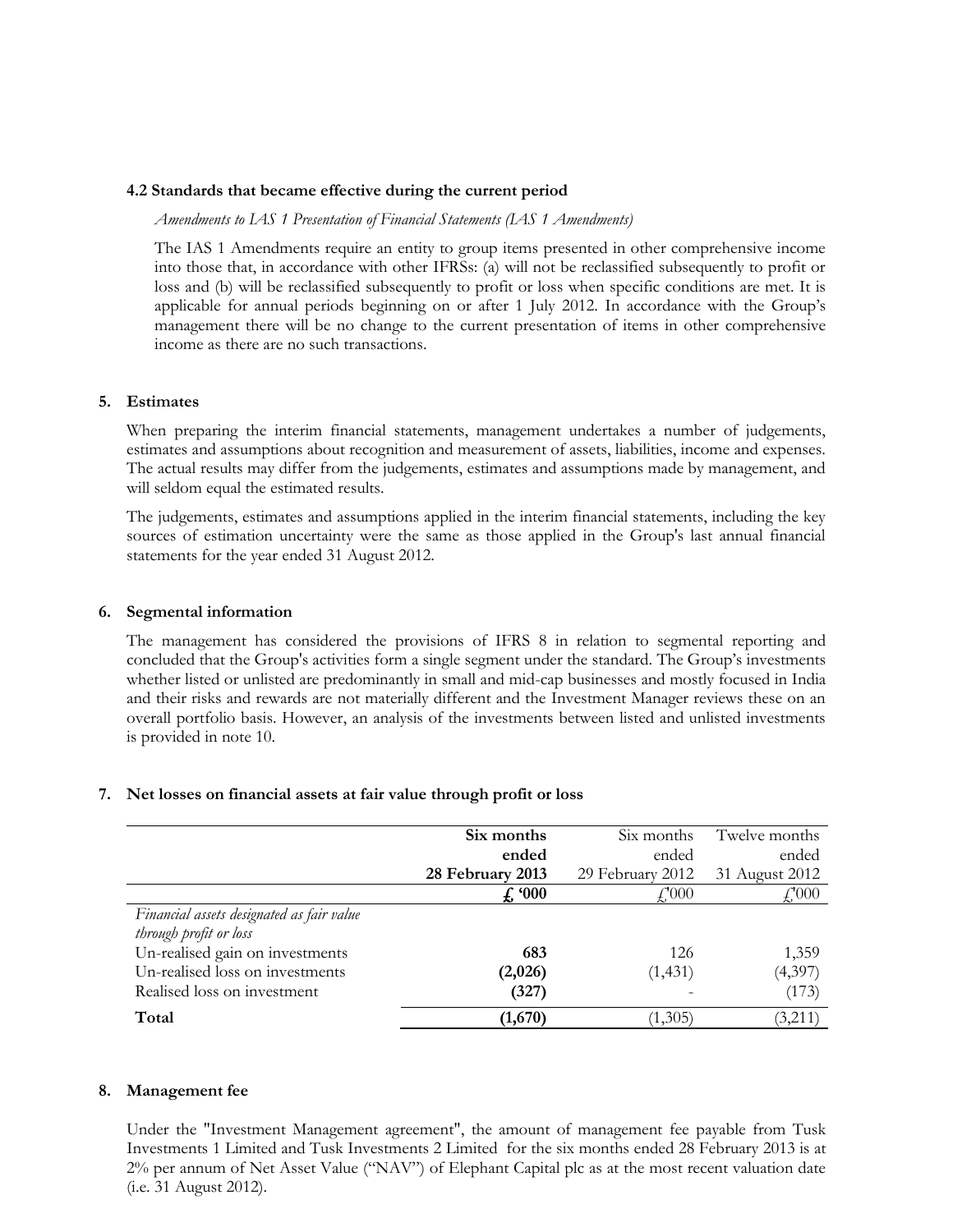## **9. Loss and net asset value per share**

|                                                   | Six months                 | Six months          | Twelve months  |
|---------------------------------------------------|----------------------------|---------------------|----------------|
|                                                   | ended                      | ended               | ended          |
|                                                   | 28 February 2013           | 29 February 2012    | 31 August 2012 |
| Loss attributable to ordinary shareholders        | f <sub>s</sub> (2,070,402) | f(1,745,960)        | f(4,233,476)   |
| Issued ordinary shares-beginning of period/year   | 47,739,411                 | 48,400,411          | 48,400,411     |
| Buy-back of shares                                |                            | (661,000)           | (661,000)      |
| Issued ordinary shares outstanding at the end of  | 47,739,411                 | 47,739,411          | 47,739,411     |
| period/year                                       |                            |                     |                |
| Weighted average number of shares outstanding     | 47,739,411                 | 47,764,695          | 47,764,695     |
| Loss per share (basic and diluted)                | (4p)                       | (4p)                | (9p)           |
| Net asset value per share (statutory)             | $f_{0.40}$                 | f(0.49)             | f(0.44)        |
| Net asset value per share (statutory) is based on |                            |                     |                |
| the statutory net assets as at period/year end    | f, 18, 915, 300            | <i>f</i> 23,473,218 | 420,985,702    |

There were no options in issue to dilute the earnings per share.

## **10. Investments at fair value through profit or loss**

The Group has invested in a portfolio of listed and unlisted securities of businesses operating primarily in India.

Details of the Group's investments are set out below:

|                                         | 28 February 2013                  |                           |                         | 29 February 2012         |                                       | 31 August 2012    |                                                              |                                       |                                                    |
|-----------------------------------------|-----------------------------------|---------------------------|-------------------------|--------------------------|---------------------------------------|-------------------|--------------------------------------------------------------|---------------------------------------|----------------------------------------------------|
|                                         | $\pounds$ '000<br>Non-<br>current | $\pounds$ '000<br>Current | $\pounds$ '000<br>Total | £'000<br>Non-<br>current | $\textcolor{red}{f}$ , 000<br>Current | £000<br>Total     | $\textcolor{red}{f\textcolor{blue}{000}}$<br>Non-<br>current | $\textcolor{red}{f}$ , 000<br>Current | $\textcolor{red}{f}\textcolor{blue}{000}$<br>Total |
| Listed                                  |                                   |                           |                         |                          |                                       |                   |                                                              |                                       |                                                    |
| Investments:                            |                                   |                           |                         |                          |                                       |                   |                                                              |                                       |                                                    |
| Balance<br>brought<br>forward           |                                   | 7,080                     | 7,080                   | 10,410                   |                                       | 10,410            | 10,410                                                       |                                       | 10,410                                             |
| Disposal                                |                                   | (5,039)                   | (5,039)                 |                          |                                       |                   | (191)                                                        |                                       | (191)                                              |
| Transfer to current<br>investments      |                                   |                           |                         | (10, 410)                | 10,410                                |                   | (10, 219)                                                    | 10,219                                |                                                    |
|                                         |                                   | 2,041                     | 2,041                   | $\overline{\phantom{a}}$ | 10,410                                | 10,410            |                                                              | 10,219                                | 10,219                                             |
| Un-realised (loss)                      |                                   | (223)                     | (223)                   |                          | (540)                                 | (540)             |                                                              | (3, 139)                              | (3,139)                                            |
| (A)                                     | -                                 | 1,818                     | 1,818                   | $\qquad \qquad -$        | 9,870                                 | 9,870             |                                                              | 7,080                                 | 7,080                                              |
| Unlisted<br>Investments:                |                                   |                           |                         |                          |                                       |                   |                                                              |                                       |                                                    |
| Balance<br>brought<br>forward           | 7,391                             | 3,004                     | 10,395                  | 9,979                    |                                       | 9,979             | 9,979                                                        |                                       | 9,979                                              |
| Additions                               |                                   |                           |                         | 471                      |                                       | 471               | 471                                                          | $\qquad \qquad -$                     | 471                                                |
| Disposal                                |                                   | (3,004)                   | (3,004)                 |                          |                                       |                   |                                                              |                                       |                                                    |
| Transfer to current<br>investments      |                                   |                           |                         |                          |                                       | $\qquad \qquad -$ | (1,645)                                                      | 1,645                                 |                                                    |
|                                         | 7,391                             |                           | 7,391                   | 10,450                   |                                       | 10,450            | 8,805                                                        | 1,645                                 | 10,450                                             |
| Un-realised<br>$(\text{loss})$<br>/gain | (1,120)                           |                           | (1,120)                 | (765)                    |                                       | (765)             | (1, 414)                                                     | 1,359                                 | (55)                                               |
| (B)                                     | 6,271                             |                           | 6,271                   | 9,685                    |                                       | 9,685             | 7,391                                                        | 3,004                                 | 10,395                                             |
| Total investments<br>$(A+B)$            | 6,271                             | 1,818                     | 8,089                   | 9,685                    | 9,870                                 | 19,555            | 7,391                                                        | 10,084                                | 17,475                                             |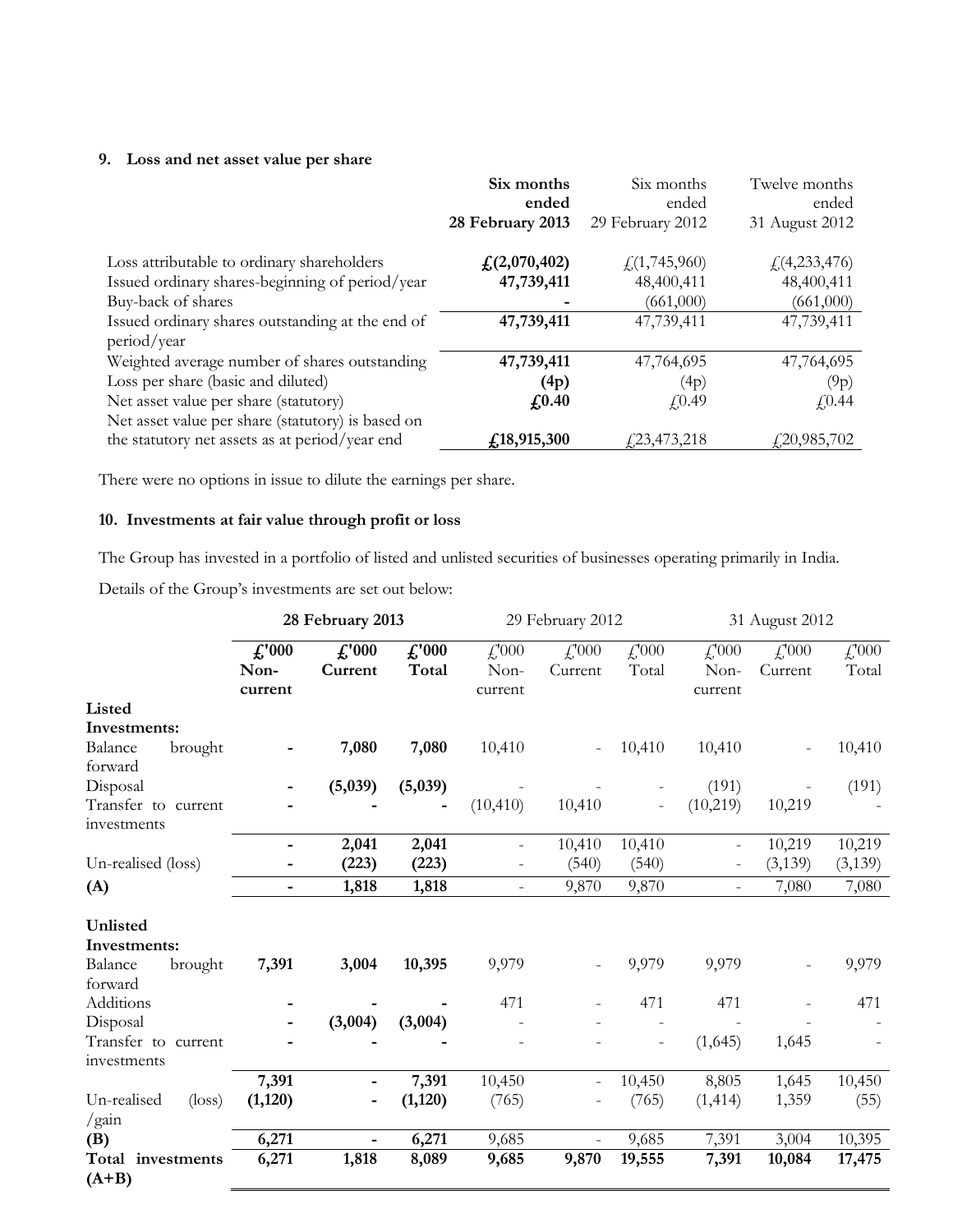#### **11. Loans to subsidiaries (Company Statement of Financial Position)**

Loans to subsidiaries in the standalone financial statements of the Company comprise the following:

| As At            | As At              | As at           |
|------------------|--------------------|-----------------|
| 28 February 2013 | 29 February 2012   | 31 August 2012  |
| f.'000           | $\mathcal{L}$ :000 | $f'_{\cdot}000$ |
|                  |                    |                 |
|                  |                    |                 |
| 14,000           | 24,000             | 24,000          |
|                  | (2,000)            | (10,000)        |
| 14,000           | 22,000             | 14,000          |
| (8, 197)         | (11, 879)          | (6,186)         |
| 5,803            | 10,121             | 7,814           |
|                  |                    |                 |
|                  |                    |                 |
| 10,000           |                    |                 |
|                  | 2,000              | 10,000          |
| 10,000           | 2,000              | 10,000          |
| (4,997)          |                    | (5,046)         |
| 5,003            | 2,000              | 4,954           |
| 10,806           | 12,121             | 12,768          |
|                  |                    |                 |

\*Loan of GBP 24,000 thousand was given by Elephant Capital plc to Elephant Capital LP in order to provide further funds to Tusk Investments 1 Limited and Tusk Investments 2 Limited for making investments in certain investee companies in accordance with the investment strategy of the Group. The loan classified as non-current has not been discounted to its present value, as the repayment period is not determinable.

\*\*An impairment analysis of loans to subsidiaries was carried out by the Company as of 28 February 2013 and consequently an additional impairment loss of GBP 1,962 thousand was recorded due to the decline in the value of investments made though group subsidiaries since 31 August 2012.

**12.** In the financial year ended 31 August 2012, the Company's Board of directors commenced a programme of disposal of the Company's listed portfolio and return of further capital to shareholders. Further two of the Group's unlisted investments have been divested during the period. Accordingly listed and some of the unlisted investments have been classified as current investments and as a consequence, in the Company's statement of financial position, the related investments in subsidiaries have also been classified as held for distribution to owners and the related portion of the loan to subsidiaries has been classified as current.

#### **13. Events after the reporting date**

i. Subsequent to the period end, there has been a decline in the value of the Group's listed investments due to a fall in the prices of the securities. This has increased the un-realised losses on investment by GBP 180 thousand resulting in the following valuations: